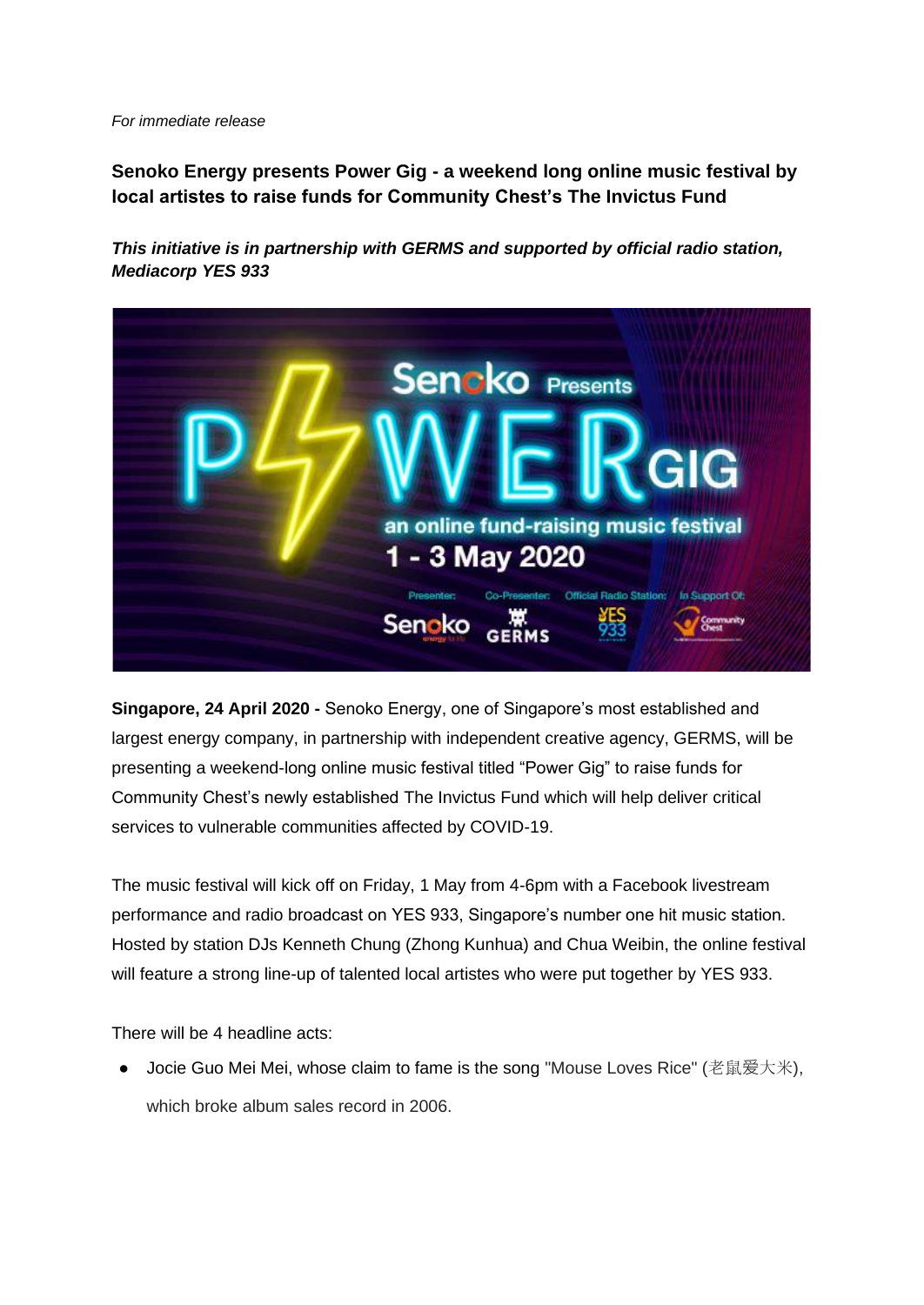- Derrick Hoh (He Wei Jian), a singer-songwriter and music producer who was the first Singaporean artiste to achieve #1 spot on the Singapore iTunes Store with his own composition.
- Kenny Khoo (Qiu Feng Ze), a Mandopop singer-songwriter based in Taiwan whose first solo concert, "The Prophet", sold out within seconds of launch
- Benjamin Kheng, a multi-talented artiste and lead singer of popular local band, The Sam Willows.

Other singers include Boon Hui Lu (Wen Hui Ru), Serene Koong, Gao Mei Gui, Sara Wee and Inch Chua.

The festival will continue with more home-based solo gigs by several local artistes put together by GERMs such as Miss Lou, Abby Simone, Haneri Milliona, and Dru Chen, who will perform live on their Instagram channels over the long weekend till Sunday, 3 May.

The public can find out more information on the initiative and make an online donation of any amount through [www.senokopowergig.com.](http://www.senokopowergig.com/) To support the community, Senoko Energy will match public donations dollar-for-dollar, up to S\$30,000.

Mr James Chong, Head of Commercial of Senoko Energy, said, "As a company, we recognise that we can make a positive impact on the communities we serve, and are committed to support fellow Singaporeans during these challenging times. Through this initiative, we hope to assist those in need while helping to spread positive energy to all who are doing their part and staying home."

Echoing the sentiment, Mr James Chua, founder and Managing Director of GERMS, added, "As a Singapore-founded agency, we are committed to ensuring the positive well-being of Singaporeans, and cannot stress enough the importance for each of us to tap on our capabilities and competencies, and come together in aid of the most vulnerable in our community."

"Sometimes, all it takes is connecting through music to lift our spirits and this is what we hope to achieve through this partnership with Senoko Energy & GERMS. Even though the community is not able to gather physically on the Labour Day public holiday for a concert, we want to still be able to bring cheer to people at home and unite them through music and technology. With a generous matching from Senoko Energy and the support from kind artistes giving back through their talents, we want to uplift the community and enable them to